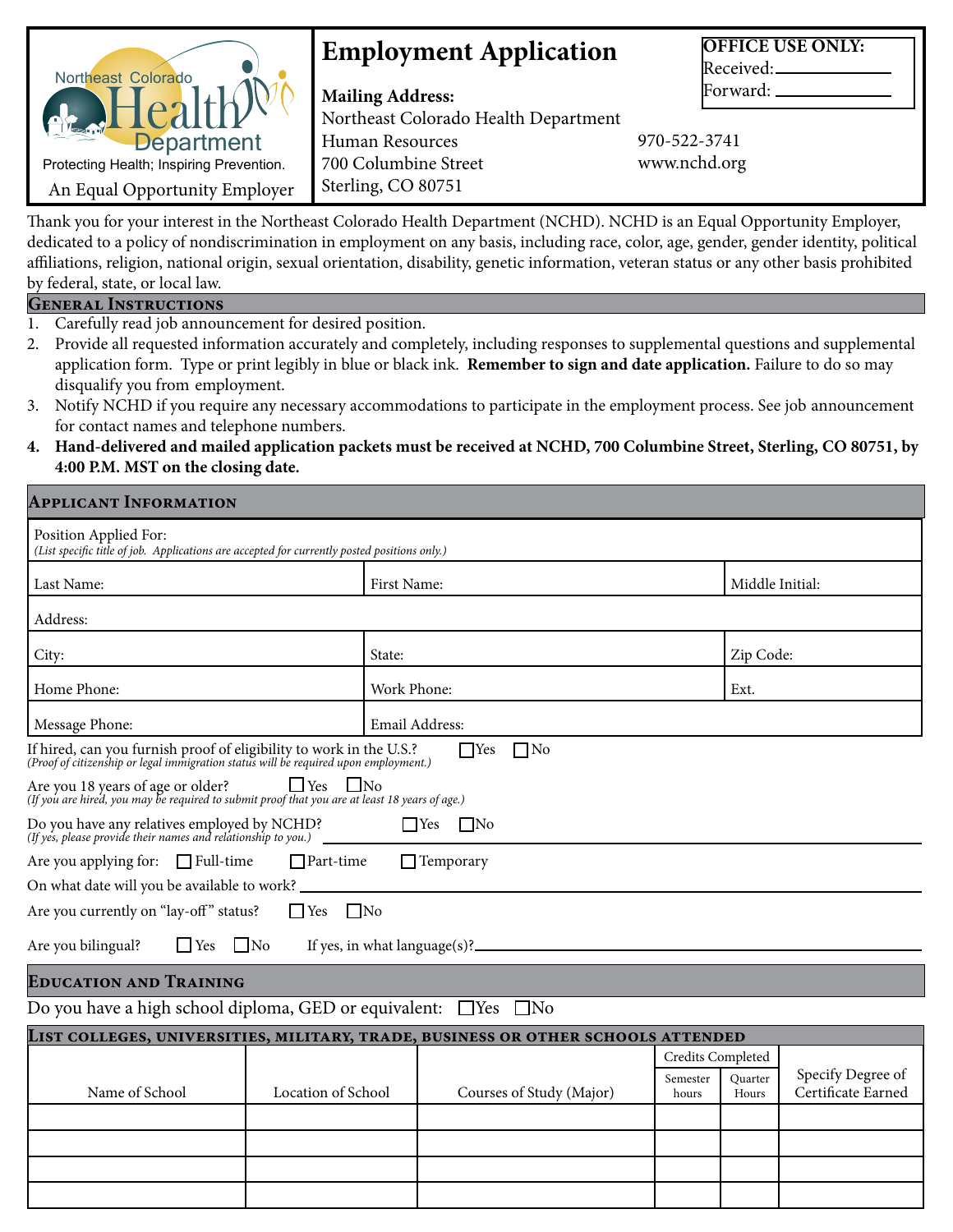### **Specialized Skills**

*State any specialized skills you feel may be helpful to us in considering your application.*

| <b>DRIVERS LICENSE INFORMATION</b>                                |                                |
|-------------------------------------------------------------------|--------------------------------|
| Can you travel if the job requires it?<br>$\Box$ Yes<br>$\Box$ No |                                |
| Do you have a valid driver's license? Proof may be required.      | $\Box$ No<br>l Yes             |
|                                                                   |                                |
| <b>NCHD EMPLOYMENT HISTORY</b>                                    |                                |
| Are you currently, or have you ever been, employed by NCHD?       | $\Box$ No<br>$\Box$ Yes        |
| If so, list all periods of employment:<br>Month                   | To: —<br>Month<br>Year<br>Year |

## **Employment History**

*Instructions:* Beginning with your present or most recent job, describe your work experience (paid or volunteer) in chronological order. The information provided on this application form (and any additional employment history which may be attached) will be used to determine if you meet the minimum qualifications for the position. Information must be accurate and complete. **Resumes must be submitted but will not be considered as a substitute for this form.**

| Job Title:                                                      |                                                                 |           | Employer:         |                            |  |                       |
|-----------------------------------------------------------------|-----------------------------------------------------------------|-----------|-------------------|----------------------------|--|-----------------------|
| Supervisor:                                                     |                                                                 |           | Employer Address: |                            |  |                       |
| Telephone:                                                      |                                                                 |           |                   | City and State:            |  |                       |
| From:                                                           |                                                                 | To:       |                   |                            |  |                       |
| Month/Day                                                       | Year                                                            | Month/Day | Year              | Starting Salary:           |  | <b>Ending Salary:</b> |
|                                                                 | Average hours worked per week:<br>May we contact this employer? |           |                   | $\Box$ Yes<br>$\square$ No |  |                       |
| Duties and Responsibilities:                                    |                                                                 |           |                   |                            |  |                       |
|                                                                 |                                                                 |           |                   |                            |  |                       |
| Reason for Leaving:                                             |                                                                 |           |                   |                            |  |                       |
| Job Title:                                                      |                                                                 |           |                   | Employer:                  |  |                       |
| Supervisor:                                                     |                                                                 |           |                   | Employer Address:          |  |                       |
| Telephone:                                                      |                                                                 |           |                   | City and State:            |  |                       |
| From:                                                           |                                                                 | To:       |                   |                            |  |                       |
| Month/Day                                                       | Year                                                            | Month/Day | Year              | Starting Salary:           |  | <b>Ending Salary:</b> |
| Average hours worked per week:<br>May we contact this employer? |                                                                 |           | $\Box$ Yes        | $\Box$ No                  |  |                       |
| Duties and Responsibilities:                                    |                                                                 |           |                   |                            |  |                       |
|                                                                 |                                                                 |           |                   |                            |  |                       |
| Reason for Leaving:                                             |                                                                 |           |                   |                            |  |                       |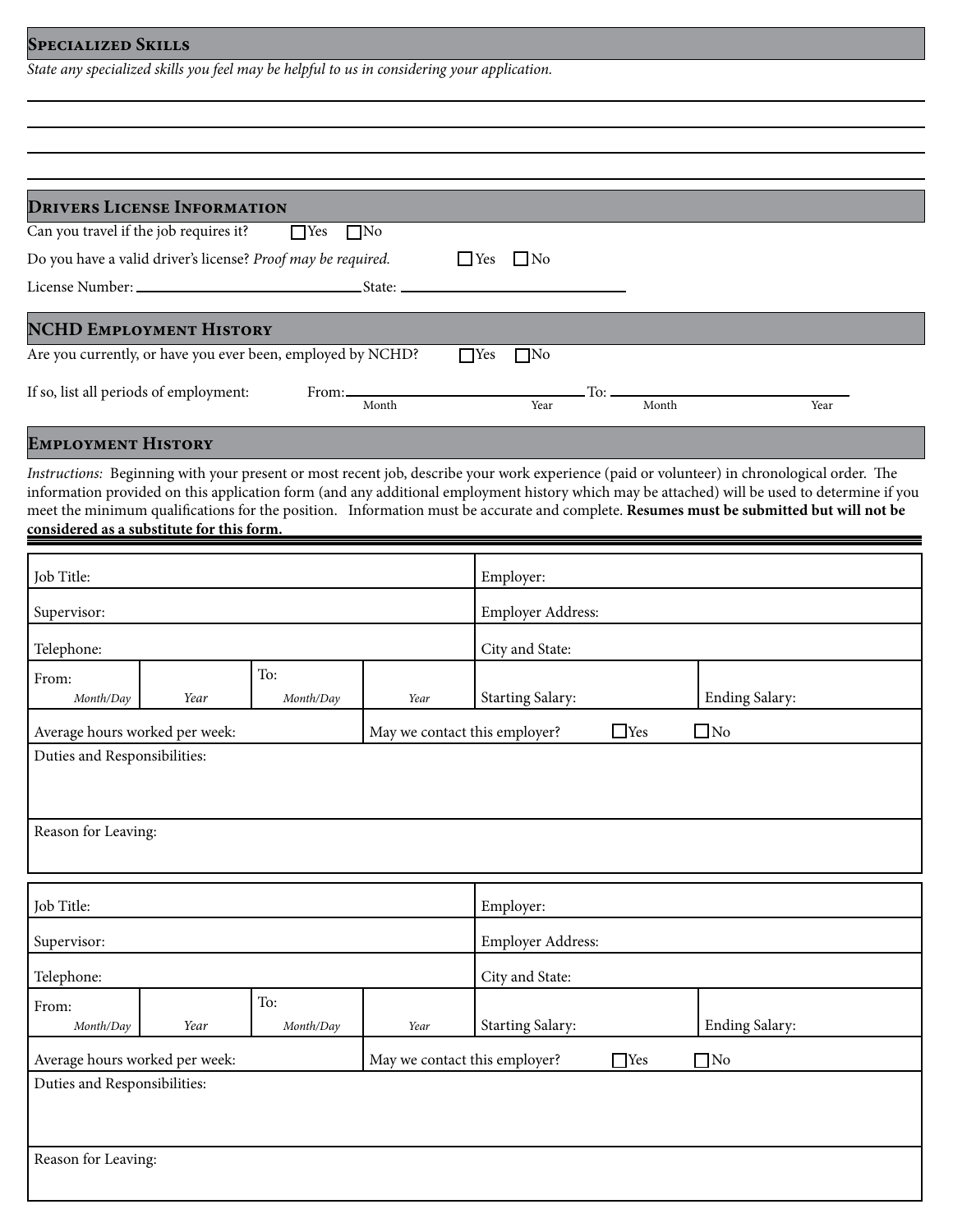| Job Title:                                                                                                                                                                                                          |           | Employer:                     |                                                  |            |                         |             |
|---------------------------------------------------------------------------------------------------------------------------------------------------------------------------------------------------------------------|-----------|-------------------------------|--------------------------------------------------|------------|-------------------------|-------------|
| Supervisor:                                                                                                                                                                                                         |           |                               | Employer Address:                                |            |                         |             |
| Telephone:                                                                                                                                                                                                          |           | City and State:               |                                                  |            |                         |             |
| To:<br>From:<br>Month/Day<br>Year                                                                                                                                                                                   | Month/Day | Year                          | <b>Ending Salary:</b><br><b>Starting Salary:</b> |            |                         |             |
| Average hours worked per week:                                                                                                                                                                                      |           | May we contact this employer? |                                                  | $\Box$ Yes | $\square$ No            |             |
| Duties and Responsibilities:<br>Reason for Leaving:                                                                                                                                                                 |           |                               |                                                  |            |                         |             |
|                                                                                                                                                                                                                     |           |                               |                                                  |            |                         |             |
| Job Title:                                                                                                                                                                                                          |           |                               | Employer:                                        |            |                         |             |
| Supervisor:                                                                                                                                                                                                         |           |                               | Employer Address:                                |            |                         |             |
| Telephone:                                                                                                                                                                                                          |           |                               | City and State:                                  |            |                         |             |
| To:<br>From:<br>Year<br>Month/Day                                                                                                                                                                                   | Month/Day | Year                          | <b>Starting Salary:</b>                          |            | Ending Salary:          |             |
| Average hours worked per week:                                                                                                                                                                                      |           | May we contact this employer? |                                                  | $\Box$ Yes | $\Box$ No               |             |
| Duties and Responsibilities:<br>Reason for Leaving:                                                                                                                                                                 |           |                               |                                                  |            |                         |             |
| PERSONAL HISTORY                                                                                                                                                                                                    |           |                               |                                                  |            |                         |             |
| (Answering "yes" to any of the following questions will not automatically bar you from employment.)<br>Have you been convicted of a Felony Offense (do not include petty offense(s) or minor traffic violation(s))? |           |                               |                                                  |            | $\Box$ Yes<br>$\Box$ No |             |
|                                                                                                                                                                                                                     |           |                               |                                                  |            |                         |             |
| Have you been convicted of a crime involving dishonesty (for example: theft, fraud, insufficient funds check, etc.)? $\Box$ Yes $\Box$ No                                                                           |           |                               |                                                  |            |                         |             |
|                                                                                                                                                                                                                     |           |                               |                                                  |            |                         |             |
| Have you been convicted of a serious traffic offense within the last 10 years (for example: DUI, DWAI, reckless driving, speeding more than 20<br>mph over the posted limit)?<br>$\Box$ Yes $\Box$ No               |           |                               |                                                  |            |                         |             |
|                                                                                                                                                                                                                     |           |                               |                                                  |            |                         |             |
| Have you ever been convicted of a crime of violence (domestic violence, assault, sexual assault, homicide, etc.)?<br>$\Box$ Yes $\Box$ No                                                                           |           |                               |                                                  |            |                         |             |
|                                                                                                                                                                                                                     |           |                               |                                                  |            |                         |             |
| PERSONAL/ PROFESSIONAL REFERENCES                                                                                                                                                                                   |           |                               |                                                  |            |                         |             |
| Instructions: List three persons who know you well enough to provide current and past information about you. Do not include relatives or<br>former employers.                                                       |           |                               |                                                  |            |                         |             |
| Name                                                                                                                                                                                                                |           | Occupation                    |                                                  |            | <b>Telephone Number</b> | Years known |
| 1.                                                                                                                                                                                                                  |           |                               |                                                  |            |                         |             |
| 2.                                                                                                                                                                                                                  |           |                               |                                                  |            |                         |             |
| 3.                                                                                                                                                                                                                  |           |                               |                                                  |            |                         |             |
|                                                                                                                                                                                                                     |           |                               |                                                  |            |                         |             |

| Branch of Service: | Relevant Experience/Training: |
|--------------------|-------------------------------|
|                    |                               |